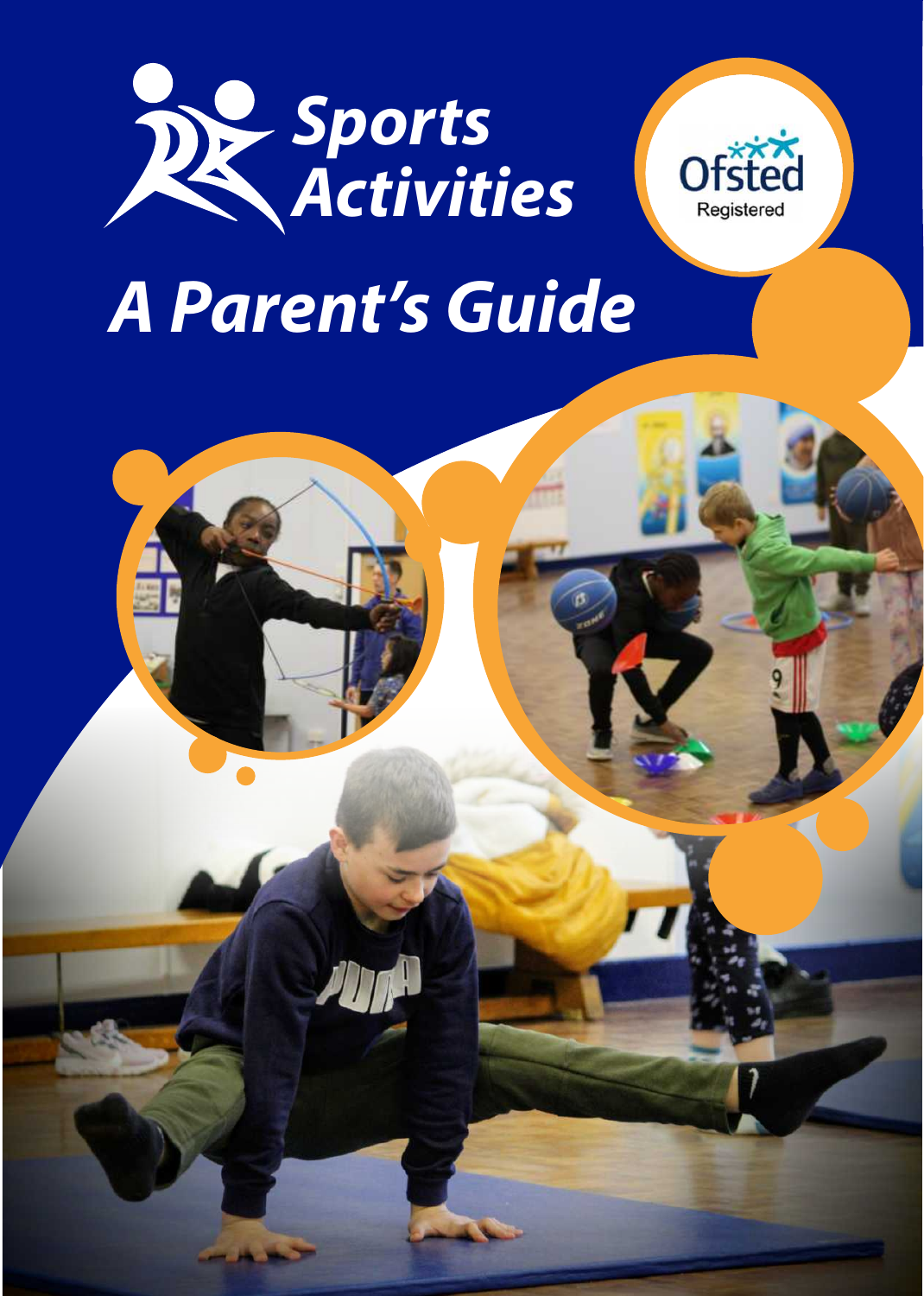## *Thank you for choosing RB Sports Activities as your childcare provider this school holiday.*

Our mission at RB Sports Activities is to ensure that your child's experience is fun and memorable.

We have put together the following information to make your experience as enjoyable as theirs.

#### *Who are RB Sports Activities?*

RB Sports Activities are part of the RB Education Group, providers of first-class physical activity programmes throughout the Blackcountry. Established in 2008, RB Sports Activities are recognised as a leading provider of Ofsted registered school holiday childcare in the Blackcountry. With the aim to provide high-quality sport and activity focused childcare, RB Sports Activities is an affordable, flexible and safe solution.

#### *What happens at registration?*

The registration area is signposted at each RB Sports Activities Camp venue (you can also see the detailed venue information at the end of this guide). We ask you to register at least 10 minutes prior to the pre-booked start time.

Our camp coordinator will be at the sign-in desk to ensure your child is signed in and to answer any questions you may have. Please bring your booking confirmation with you when signing in your child.

The coordinator will point you towards the phone number to contact the camp directly should you need to at any point during the day. If another adult will be collecting your child please inform the coordinator and ensure the adult collecting your child knows the collection password. If you have not set a collection password on booking, you can do this on sign in with the camp co-ordinator. If you need to collect before the expected sign out time, please let the coordinator know. Once your child is signed in, a member of the team will show you where to leave any bags and coats.

#### *Collecting your child early*

*If you need to pick your child up before 3.30pm, please ensure that the coordinator is made aware of this at registration as to comply with the Ofsted regulations our gates/doors remain locked until 3.30pm.*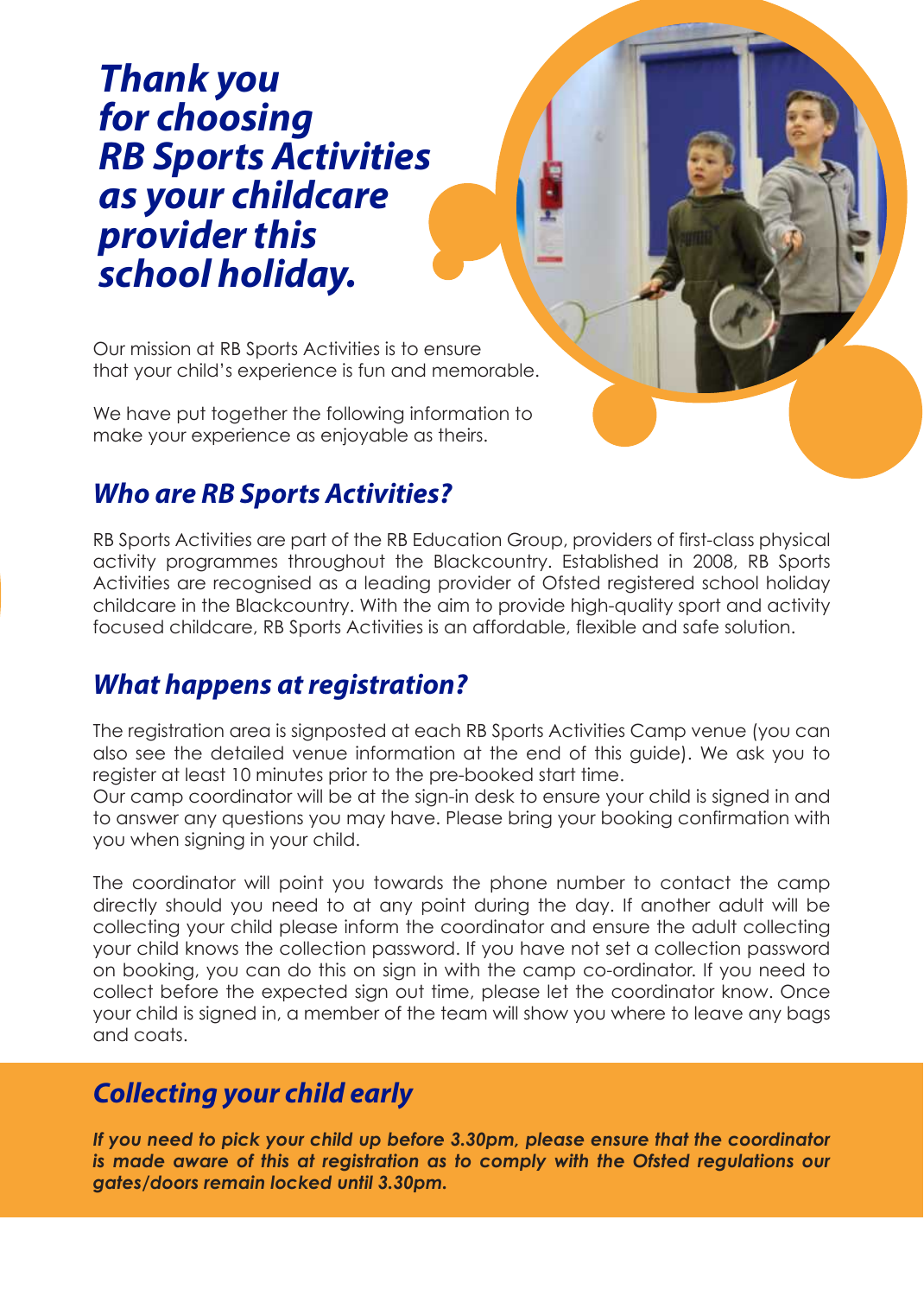#### *What should my child bring?*

As your child will be active and running around for most of the day, they will need to bring the following:

- A refillable bottle water is available at all our sites
- A packed lunch please avoid sending your child to camp with nuts or any items that could contain nuts (please note we cannot refrigerate any food items)

*All RB Sports Activities camps are nut allergy aware. Please avoid sending your child to camp with nuts or any items that could contain nuts. Thank you for helping us keep children safe!*

- Healthy snacks as well as lunchtime, your child will have two breaks throughout the day to have a snack
- Sun cream to help avoid sunburn in the summer months we ask you to provide your child with sun cream and ensure they know how to apply it
- Clothing we advise that you send your child with an additional set of clothing, just in case!

All equipment is provided however if your child is attending the football camp, please ensure they bring the correct equipment for the relevant sport (i.e. shin pads)

#### *What NOT to bring?*

- Please avoid bringing any nuts or items containing nuts
- Mobile phones, tablets and all other electronic items we will be too busy to eed them!
- Sports equipment we will provide this
- Any valuables, such as watches or jewellery

#### *What should my child wear?*



As we will be running around and taking part in physical activity, we suggest they wear loose, comfortable clothing and correct footwear that is appropriate to the weather and the activity they are taking part in.

#### *What happens if my child has a medical condition?*

We want to make sure we give you and your child the best and safest experience possible while at an RB Sports Activities Camp. To make this happen, we need to be aware of any pre-existing medical conditions and any additional information when you make the booking.

If your child requires medication during their day at camp, please bring this to the attention of the camp coordinator upon arrival as you are required to complete a short Administrating Medication Form.

All information regarding your child's medical needs will be treated in the strictest confidence.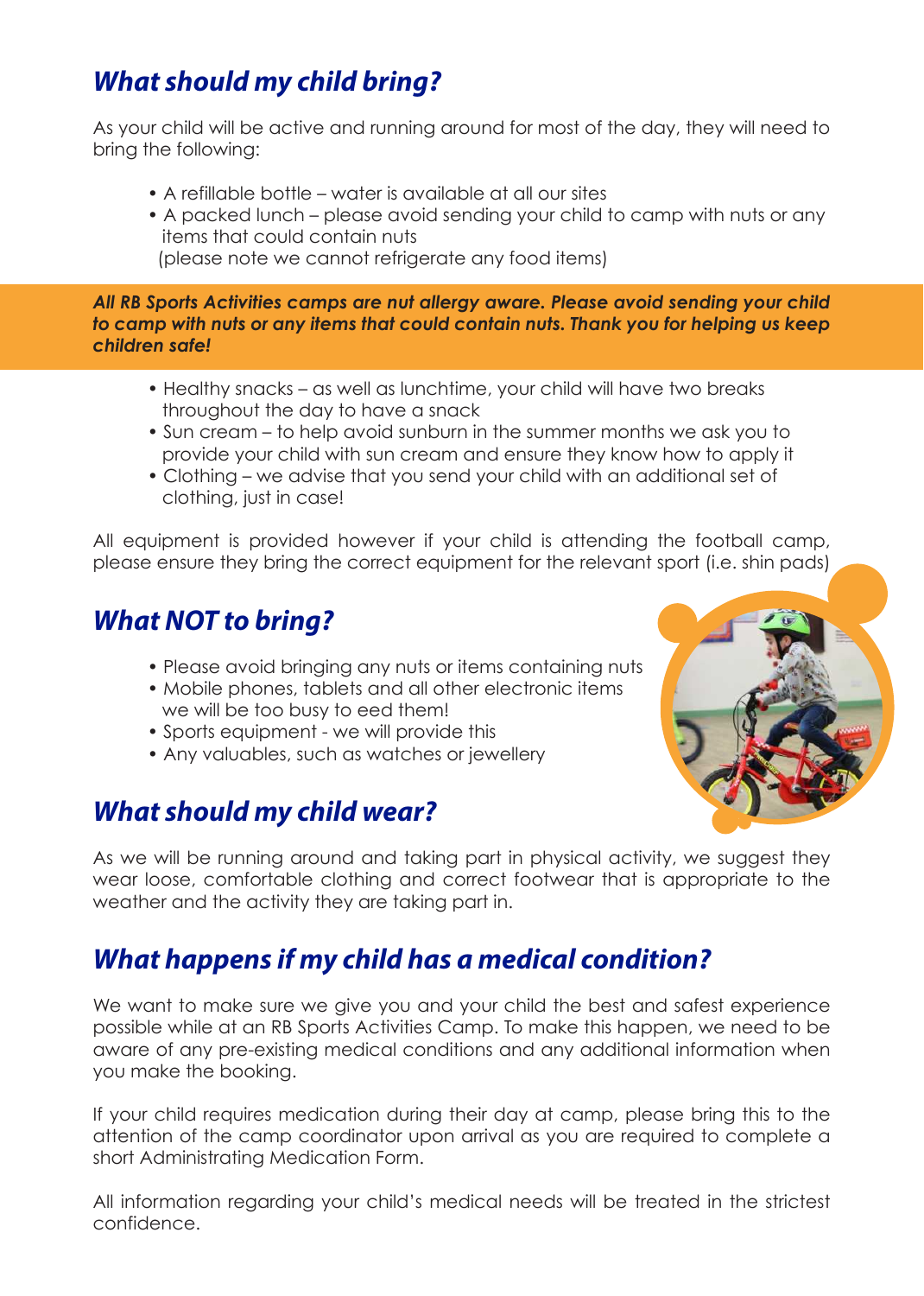#### *What happens if my child has an accident?*

All our RB Sports Activities team members are trained first aiders, so you can rest assured that your child is in safe hands should an accident occur. We will deal with any minor accidents on site.The accident will be recounted in an accident report form which we will show you on collection of your child that will need you to check and sign.

#### *What if my child's behaviour is inappropriate?*

At RB Sports Activities, we encourage and reward positive behaviour and deal with inappropriate behaviour firmly and fairly. We always have the RB Sports Activities 'Code of Behaviour' on display, and staff will explain to the children what is expected of them throughout the day regarding their behaviour.

Any behavioural problems will be dealt with as they arise, but in serious or persistent cases you will be contacted. If your child has any additional requirements or needs, please do let us know as we want every child to have the best possible time with us. All disclosures will be dealt with the strictest confidence.

### *What happens if I'm late picking up my child?*

We understand that sometimes you maybe running a little late, don't panic. Just contact the RB Sports Activities coordinator on the number provided on the contact card and let them know. If you are unable to contact them on the mobile, please call the office on 0121 695 1394 and we will be able to help.

Please note that unfortunately due to staffing, a small charge will be incurred for delays of more than 15 minutes after the pre-booked collection time. For more information on this, see our Terms and Conditions.



#### *Collecting your child early*

*If you need to pick your child up before 3.30pm, please ensure that the coordinator is made aware of this at registration as to comply with the Ofsted regulations our gates/doors remain locked until 3.30pm.*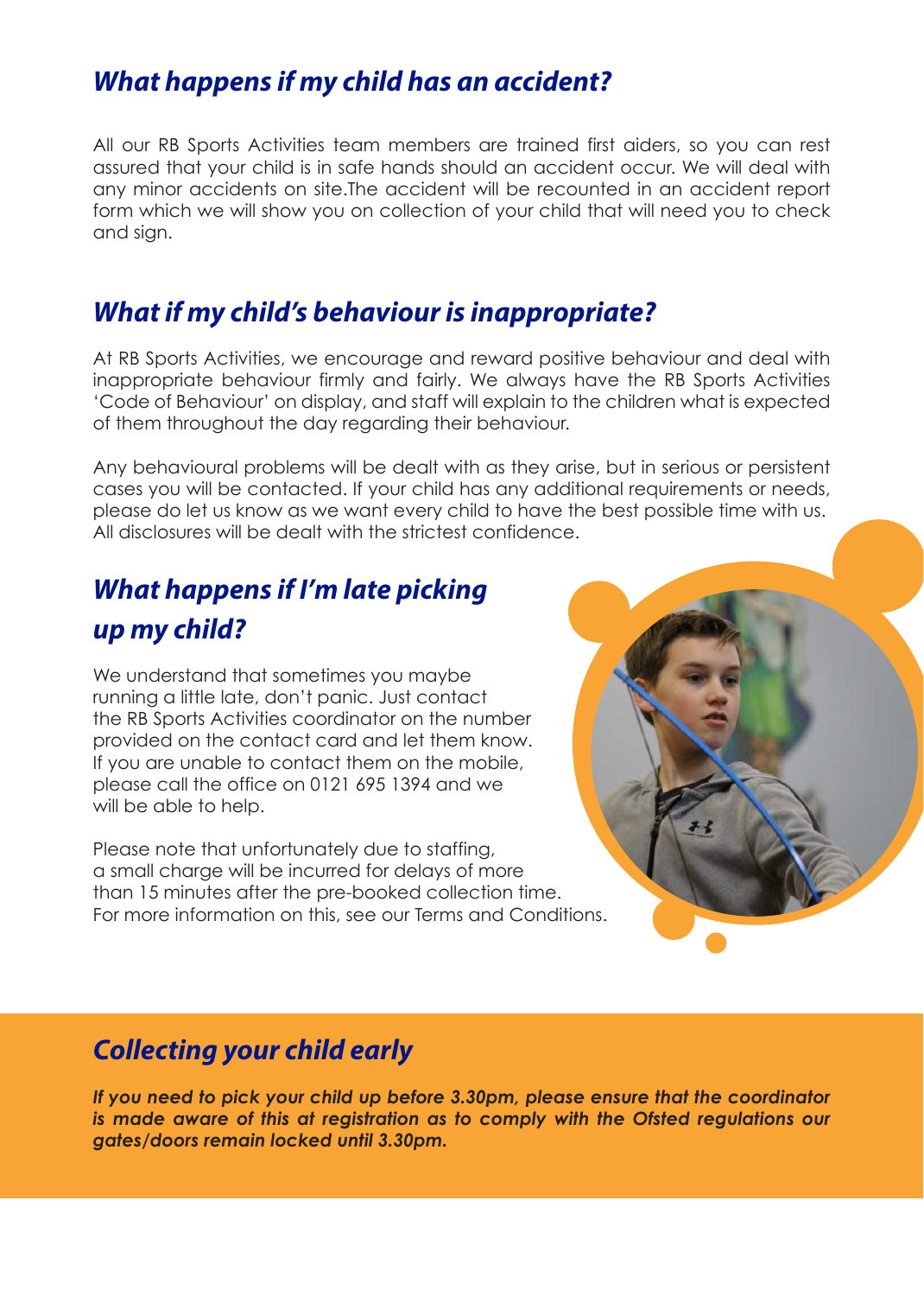#### *Are RB Sports Activities Ofsted registered?*

All our venues are registered with Ofsted and the RB Sports Activities team endeavour to keep our high standards. The Ofsted registration number for your chosen venue is provided below in the venue specific information.

#### *Do you accept childcare vouchers?*

Yes, we do! As an Ofsted registered provider, we can offer this excellent benefit. To book using childcare vouchers just follow our simple online booking process and select the 'pay by childcare voucher/choices' option at the payment page. If you need any assistance, call our office and a member of our team will be able to help you.

**Utste** 

Registered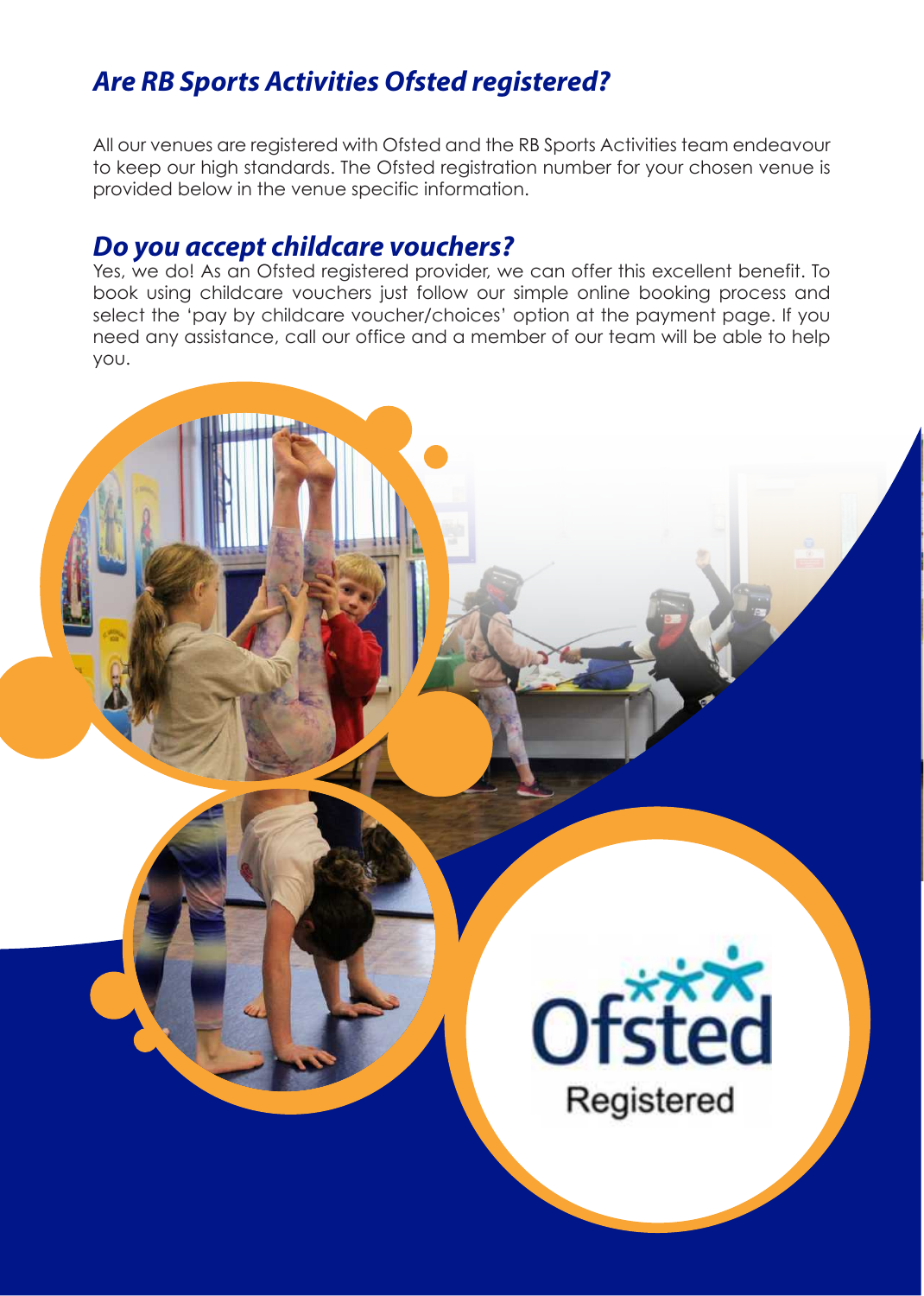#### *Venues*

At all our venues, parents have the option to book the following times:



## *Our Lady & St Kenelm's RC Primary School*

*8am – 6pm*

| <b>Address</b>                        | <b>Bundle Hill</b><br><b>Halesowen</b><br><b>West Midlands</b><br><b>B63 4AR</b>                                                                                                                                                                                                                                                                                                                                                                                                                           |
|---------------------------------------|------------------------------------------------------------------------------------------------------------------------------------------------------------------------------------------------------------------------------------------------------------------------------------------------------------------------------------------------------------------------------------------------------------------------------------------------------------------------------------------------------------|
| Where to<br><b>Register</b>           | Registration will be open 10 minutes prior to the pre-booked start time.<br>For the registration and sign out area:<br>Walk up the car park with the school on your right hand side. The first door<br>you come to will have the 'sign in' sign present. Knock on this door and the<br>Co-Ordinator will let you in to Sign in.<br>Sign out is at 12.00pm (1/2 day am), 3.30pm (full day) and 4.30pm (1/2 day<br>pm)<br>Children on the Long Day camp can be signed out anytime between<br>3.45pm and 6pm. |
| <b>Ofsted Reg No.</b>                 | <b>EY558406</b>                                                                                                                                                                                                                                                                                                                                                                                                                                                                                            |
| <b>Co-ordinator</b><br><b>Contact</b> | 07865292318<br>This number will only be available for the duration of<br>the RBSA Camps holiday period                                                                                                                                                                                                                                                                                                                                                                                                     |